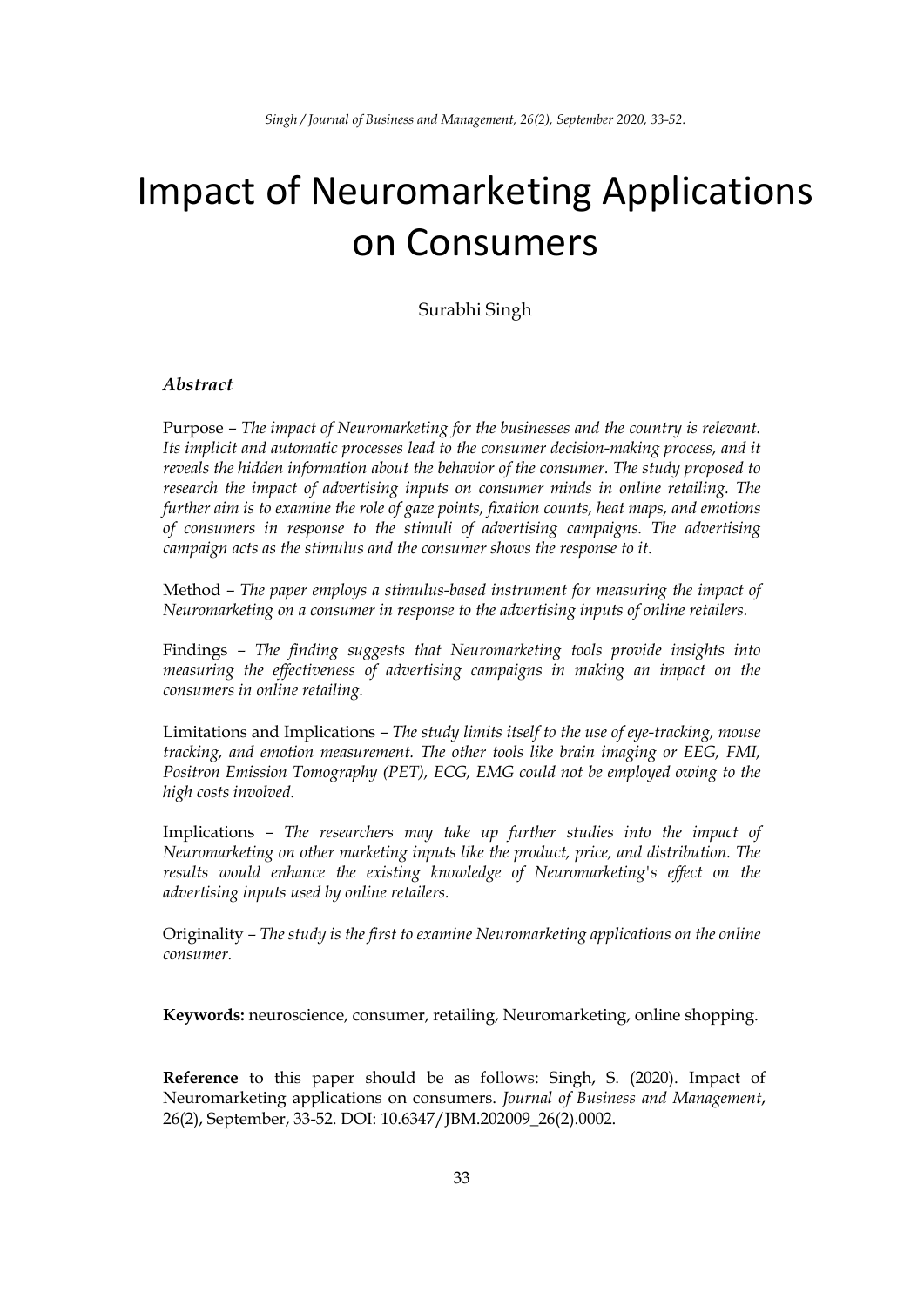# **Introduction**

There have been vast works of literature on customer perception and consumer attitude, but the study of neuroscience is complicated and extensive. Neuroscience helps to understand those hidden elements of the decision process. The enhanced use of Neuromarketing techniques for the evaluation of customer preferences and decisionmaking processes are advantageous for customers and marketers. More than 90 % of the information is processed subconsciously in the human brain (Zurawicki, 2010). Neuromarketing and consumer neuroscience research reveals reality better than traditional methods of analysis based on questionnaires and interviews (Falk *et al.*, 2012). Shiv and Yoon (2012) studied on some areas in which neuroscience contributes to providing opportunities and guidelines to facilitate theoretical development. The study also assisted new empirical tests of standard unsubstantiated claims.

Further, this explained the variations among the groups of consumers; and new techniques in consideration of physiological aspects and the biological factors, including hormones and genes, on consumer preferences and decisions. The significance of Neuromarketing has grown considerably since its origin in 2002. The spread of the same amongst companies, marketers, and advertisers are enormous (Morin, 2011).

Neuromarketing cannot compensate for traditional approaches; the advanced tools, i.e., fMRI (functional magnetic resonance imaging), will upgrade the productivity of marketing strategies (Huettel *et al.*, 2009). The impact of Neuromarketing for companies and society is significant because there is potential to discover implicit and automatic processes that decide the consumer decision-making process, and that it will reveal secret information about consumer behavior. This was not possible by using traditional methods (Tusche *et al.*, 2010). The landscape of retail is changed considerably, and the market's evolution presents numerous opportunities for all online retailers. The online retailers identify the new purchasing patterns with consumer neuroscience.

The role of emotions in online retail environments is looked to exploit the opportunities and challenges of the modern consumer experience. The leaders of various brands explored the latest developments within retail. The researcher examined the human brain complications and the way of changing the purchase process. The retailers may be able to equip themselves to address better consumer needs, given the evolving, complex e-commerce and traditional brick and mortar environment (Marci, 2008). The online retailers adjust their prices in response to the price change of the competitors. The steps in the consumer neuroscience model of branding are representation, attention, predicted value, experienced value, remembered importance, and learning (Plassmann *et al.*, 2015).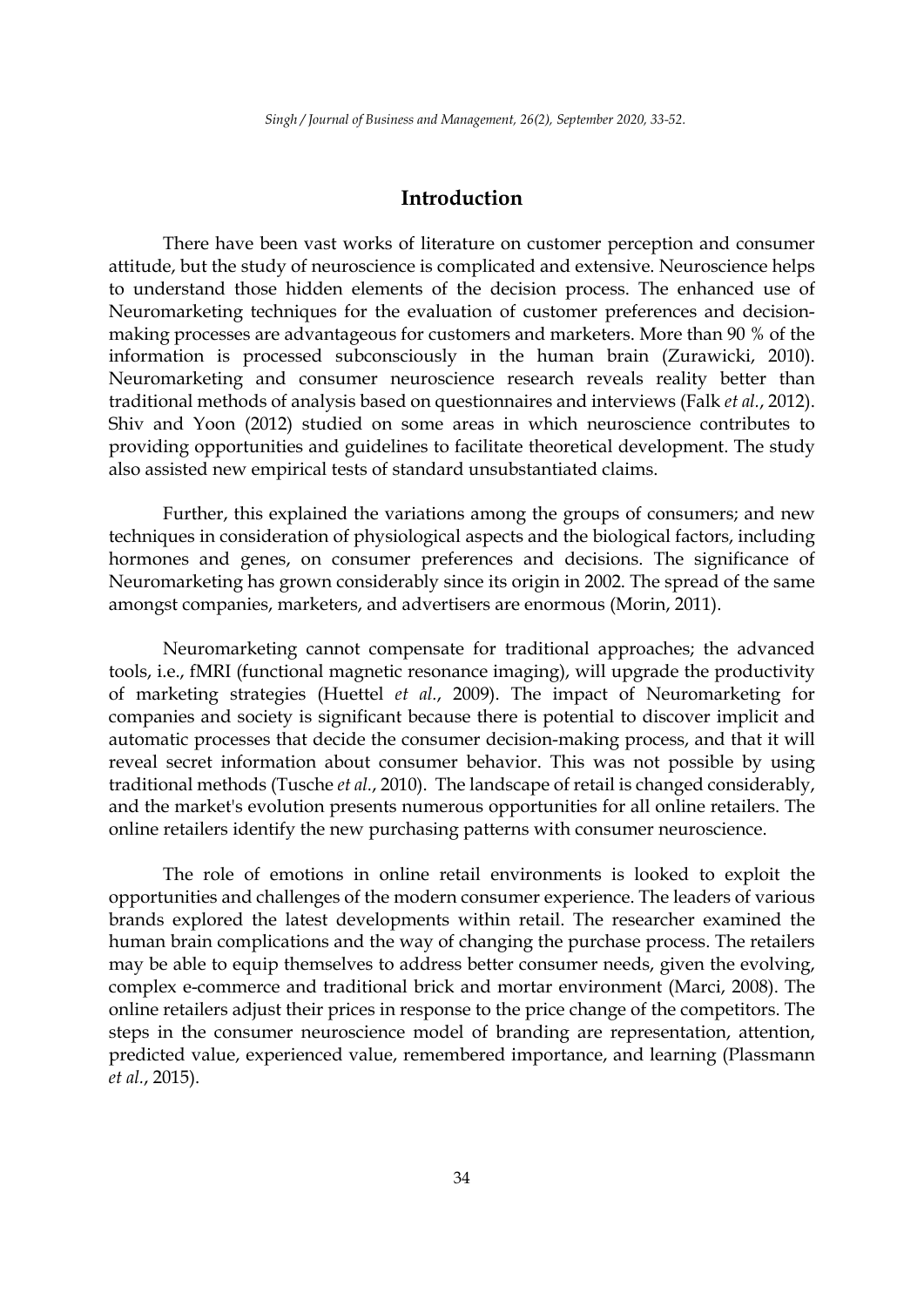Personal relevance and emotional engagement are essential. Retailers consider the entire path to purchase and understand how best to influence consumers along their buying journey. It is crucial to create an experience for shoppers so that emotional responses get generated & and facilitate the rewards process to increase customer repurchase. The researcher has described three critical points within the shopper journey. In retail, marketing communications, and word of mouth experiences help retailers make a connection and generate an emotional response with consumers that get stored for future use. In retail, the purchase becomes a memory for the customers. In post-tail, consumers develop the mind with the product in a fulfillment experience. During the post-tail experience, buyers also act as advocates, further setting up future buyers and reinforcing their relationship to the brand, product, or service.

The digital world is higher than ever, with more distractions as platforms and content proliferate. Each digital environment offers its challenges from page layout to product visualization to integrating recommendations and reviews — emotion matters in any situation. The study aims to explore the various Neuromarketing tools for online retailing.

# **Literature Review**

Neuromarketing is a new field in marketing research. The area is based on the study of consumers' senses, cognitive, and affective responses to marketing stimuli. The human brain has a network of one hundred billion neurons. Nemorin (2017) stated in the research that the Consumer responds to the advertising stimuli. Currently, it lacks a thorough command of how the brain operates and how a brain's complex operation produces highly specific human behavior (Donoghue, 2015). The search to gain a broad authority in understanding human mental behavior is going on. This has led to the synergy between the biological and social sciences. These collaborative research efforts of the natural and social scientists have helped in fostering significant advances along various fronts of social, behavioral, physiological, and managerial sciences.

The insights on a human decision that leads to individual choices were studied in the paper (Shiv & Yoon, 2012). The use of functional magnetic resonance imaging by the researchers to measure changes in activity in parts of the brain. The use of electroencephalography and Steady-state topography are in the measurement of specific regional spectra of the brain. The response and sensors are in measuring the changes in the physiological state or biometrics. They also study the heart rate and respiratory rate, galvanic skin response, and learn why consumers decide and which brain areas are responsible.

Neuromarketing research is spreading rapidly in both the academic and business sectors. Individual companies with large-scale ambitions need to predict consumer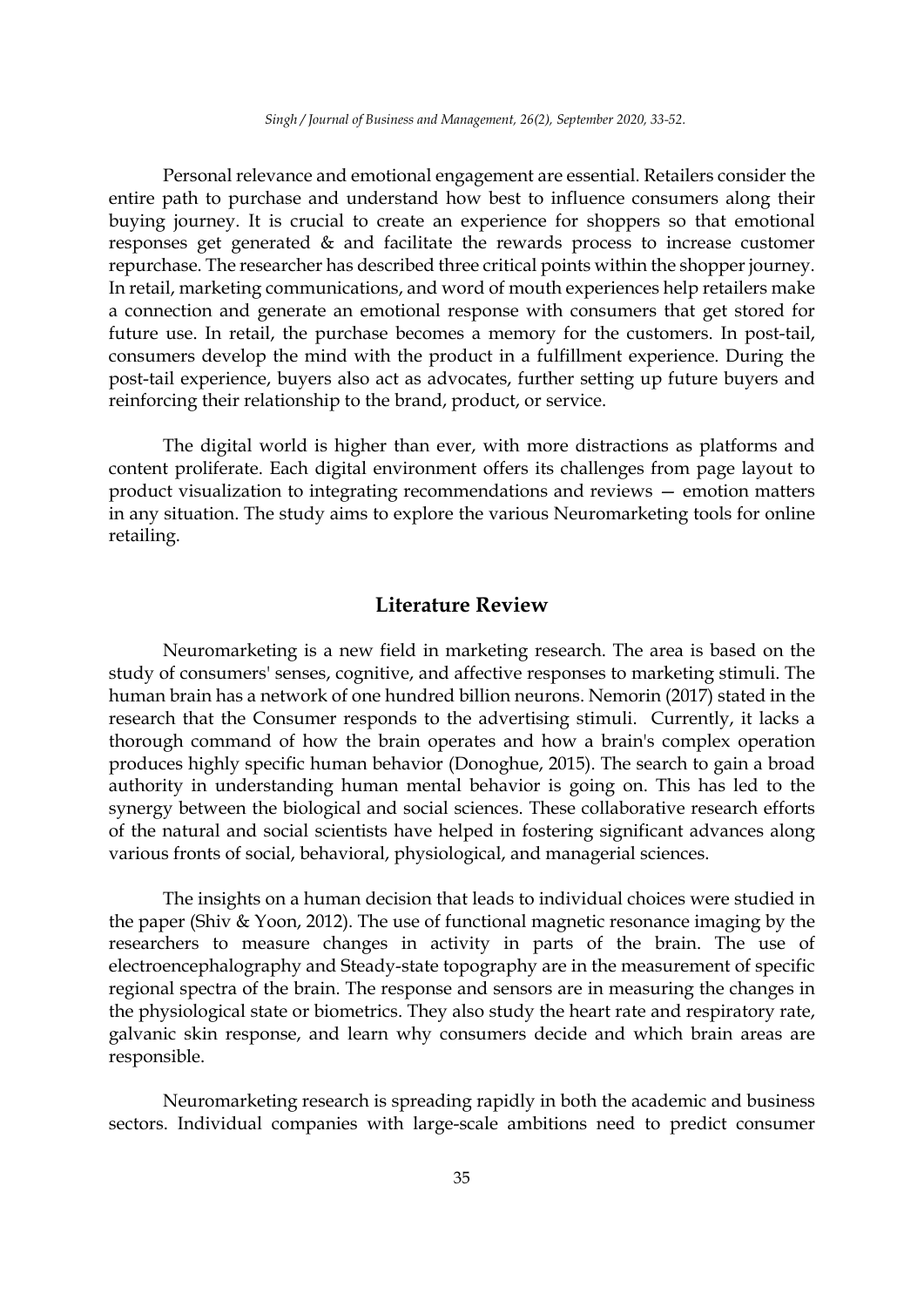behavior. They invest in their laboratories, science personnel, or partnerships with academia. Consumer researchers certainly need more insights into how our senses help us in creating decisions for product choice; for example, what is the best scent to be sprayed in the retail store targeted at senior consumers? How can the consumer brain process the taste of the food get served in an airplane flying at the height of 30,000 ft?



**Figure 1:** Anatomy of Brain (Prepared by the author)

Neuromarketing is an emerging area in marketing research that studies consumers' minds in response to marketing stimuli. The human brain is a well-developed network of one hundred billion neurons, and there is less research in the deep understanding of how the brain operates and how a brain's complex operation produces the highly specific human behavior (Donoghue, 2015). In recent times, there has been a grand quest to gain a more in-depth understanding of social cognition and behavior.

The knowledge led to the emergence of synergy between the biological and social sciences. These collaborative research efforts of the natural and social scientists have helped in fostering significant advances along various fronts of social, behavioral, physiological, and managerial sciences. Neuroeconomics and decision neurosciences have provided valuable theoretical insights about human decision making that account for both individual choices and the neural mechanism underlying those choices (Shiv & Yoon, 2012). Researchers use technologies such as fMRI, electroencephalography, and Steady-state topography to track changes in parts of the brain.

The tools enable us to understand the consumers in decision making and areas of brain responsibility. Neuromarketing research is expanding in both the academic and business sectors. FMRI uses the electromagnetic properties of blood to depict brain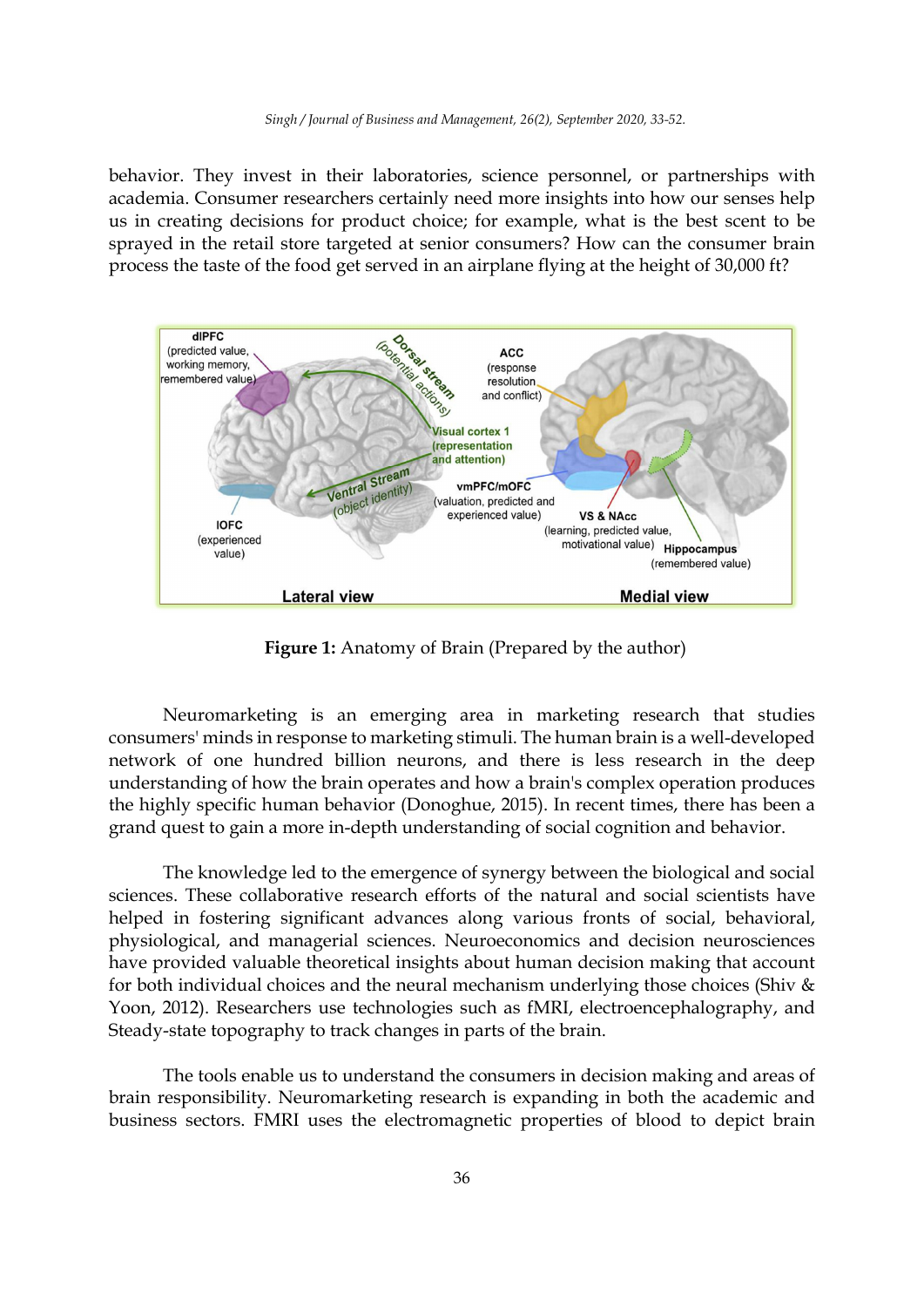function. Individual companies, particularly those with large-scale ambitions to predict consumer behavior, have invested in their laboratories, science personnel, and partnerships with academia. Consumer researchers certainly need more insights into how our senses help us in creating decisions for product choice. The best scent sprayed in the retail store is targeted at senior consumers. In the same way, consumers' brains process the taste of food getting served in an airplane flying at the height of 30,000 ft.

The brain has four regions: occipital, temporal, parietal, frontal lobes. The occipital lobe handles visual cues; the temporal lobe processes object recognition, object memory, and spatial movements like hearing, etc.; the parietal lobe has sensory strips (spatial change like actions); the frontal lobe, the prefrontal cortex, helps in working memory, preference, and decision making. The display of the product for 4 seconds led to strong activation in Nucleus Accumbens, the price for 4 seconds, the insula got activated (related to emotional responses), the medial prefrontal cortex got activated on getting the choice of yes/no. Learning takes place in Ventral Stratum in the left part of the brain. There is a relation between sense (smell) and emotions in the brain EEG is the recording of electric signals using fragrance. Figure 1 exhibits the anatomy of the human brain.

The olfactory function, the smell, can impact the consumer buying in-retail outlet. Emotions are nonconscious, and feelings are conscious. Happiness is a feeling; joy is an emotion. The lower-level responses are called Emotions. They occur in the subcortical regions and neocortex of the brain. The neocortex is ventromedial prefrontal cortices that deal with conscious thoughts, reasoning, and decision making.

The responses create biochemical and electrical reactions in the body that alter its physical state – emotions are neurological reactions to an emotional stimulus. The amygdala plays a crucial role in arousing emotions. It controls the release of neurotransmitters that are important for memory consolidation, which is why loving memory is more reliable and long-lasting. Feelings are physical and mechanical, instantly prompting bodily reactions to threat, reward, and everything in between. The bodily responses can be measured objectively by pupil dilation (eye-tracking), skin conductance (GSR), brain activity (EEG, fMRI), heart rate (ECG), and facial expressions.

The subcortical parts of the brain initiate emotions and feelings. An impression is the side product of the mind perceiving an emotion and assigning a specific meaning to it. Neuromarketing aims to better learn the impact of marketing stimuli after observing and interpreting human emotions. The rationale behind Neuromarketing is that rational decision making is not so much a conscious process and the idea of the "homo economics," basis for the majority of economic models around, is outdated. Instead, there is more and more proof that the buying intention of products and services is an emotional process as the brain is involved in decision making.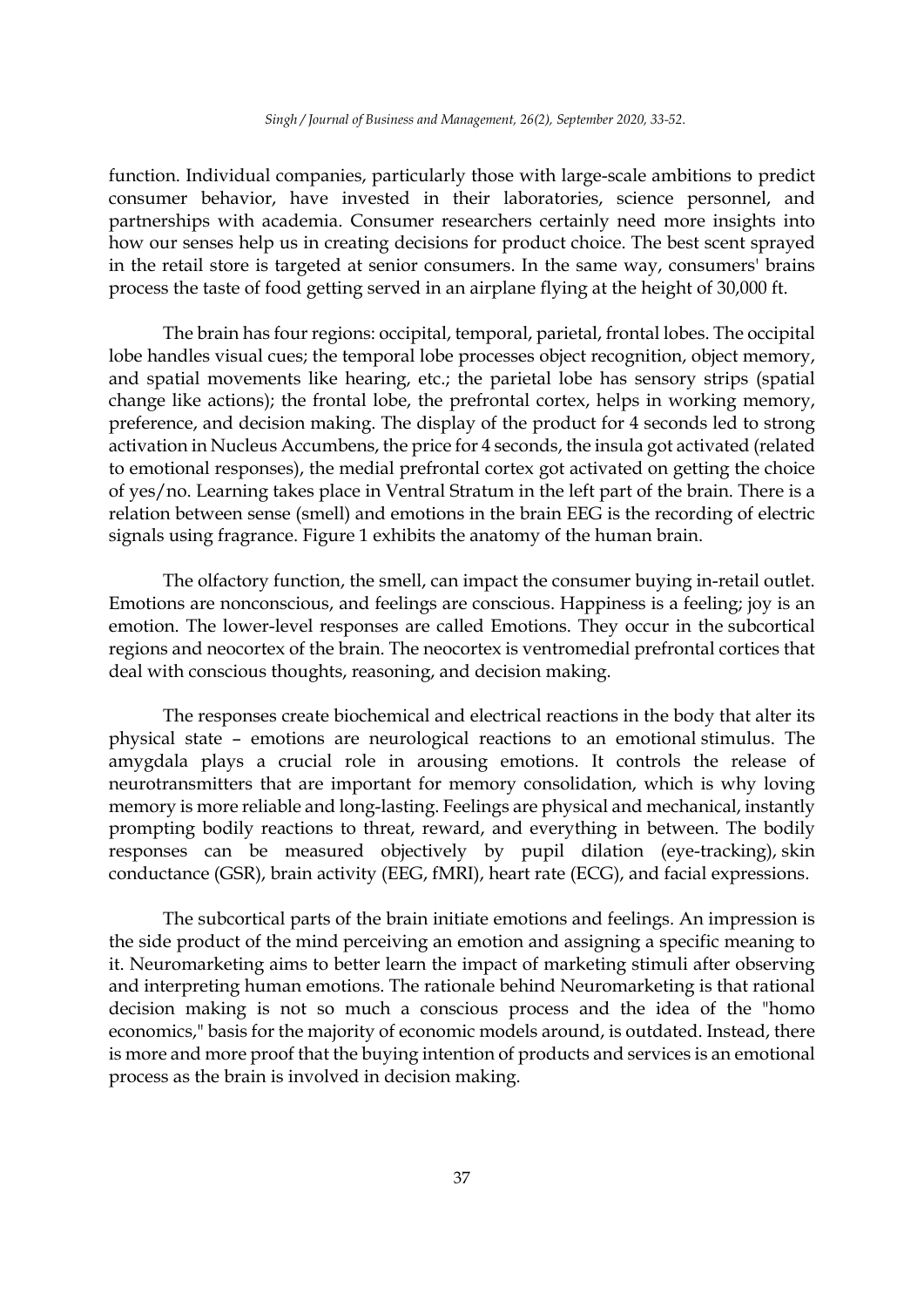Neuromarketing studies are made for studying the relevant emotions for human decision making and use this knowledge to make marketing more effective. The culture is applied in product design, enhancing promotions and advertising, pricing, store design, and improving the consumer experience as a whole. The traditional methodology is unable to replicate or model what the brain does, how it operates, and what it perceives around itself (Pradeep, 2010). In contrast, Neurological tests reach a rigorous degree of scientific and actionable results for various reasons. First, it requires smaller samples and that despite the differences that we find between the brain of a man and a woman, and, between children compared to an adult, our minds are much more alike than different (Pradeep, 2010). The field lies at the intersection of neuroeconomics, neuroscience, consumer neuroscience, and cognitive psychology.

Companies like Google, CBS, Frito-Lay, and A & E Television, amongst others, have used Neuromarketing research services in knowing the consumer thoughts on their advertisements or products. Ale Smidts gave the term Neuromarketing in 2002 (Nyoni and Bonga, 2017). Dr. Gemma Calvert of Neurosense Ltd. and Prof. Gerald Zaltman of Harvard Business School established Neuromarketing companies in the 1990s (Levallois et. al., 2019). Unilever's Consumer Research Exploratory Fund (CREF) also published white papers on the potential applications of Neuromarketing (Salati *et al.*, 2018).

Neuromarketing aims to comprehend marketing stimuli by observing and interpreting human emotions. The rationale behind Neuromarketing is that rational decision making is not so much a conscious process, and the idea of the majority of economic models is outdated. Instead, there is more and more proof that the willingness to buy products and services is an emotional process, and the brain uses a lot of short cuts to accelerate the decision-making process. Neuromarketing studies are those where emotions are relevant in human decision making and use the knowledge to make marketing more effective. The philosophy is applied in product design, enhancing promotions and advertising, pricing, store design, and improving the consumer experience as a whole.

#### *Electroencephalogram (EEG)*

The machine is beneficial for users in providing information about brain activity. The device is portable and affordable. The method helps in analyzing the brain's electrical activity and uses a headband or helmet with small sensors placed on the scalp. The technique detects changes in the electrical currents of brain waves. The applications make the distinction in EEGs. The uses of EEGs are in scientific research for Neuromarketing investigation, EEG is beneficial. It can evaluate the value of a marketing stimulus by obtaining a series of metrics such as attention, engagement, affective valence, and memorization.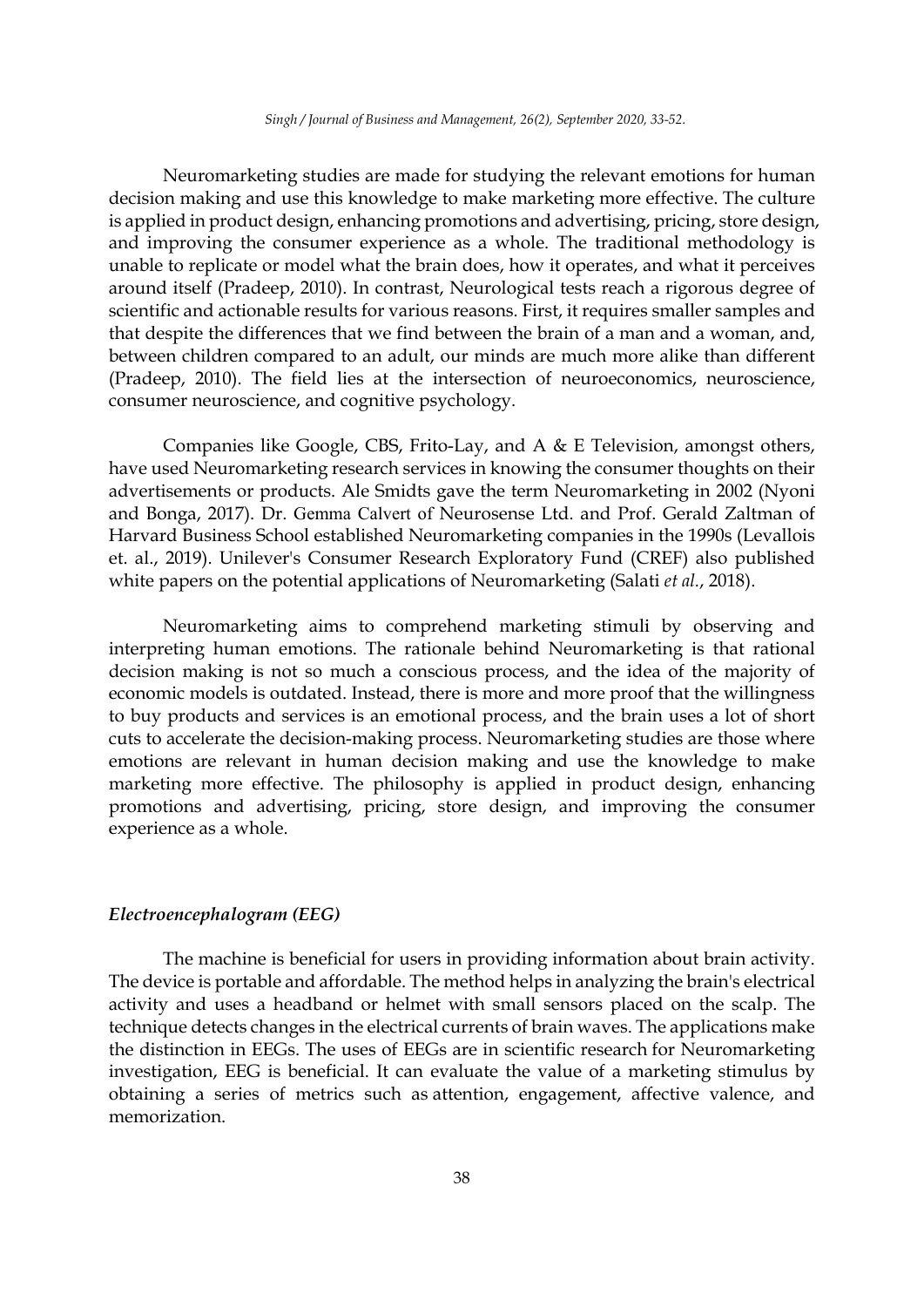#### *Functional Magnetic Resonance (fMRI)*

Functional magnetic resonance (fMRI) is employed to explore the brain processes by the changes linked with the blood flow. The method of fMRI makes the participants lie in a bed with their heads surrounded by a scanner and track the variations of blood oxygenation in the brain, which relates to neuronal activity (Bercea, 2012; Zurawicki, 2010). A tridimensional view of the mind can distinguish each internal cortical structure and its operation. In other words, small and profound structures of the brain require investigation. The high resolution presents a shallow temporal resolution. Also, it is costly, restrictive, intrusive (the patient must lie down and be still inside a machine), and immobile. That's why fMRI in Neuromarketing is not very common.

#### *Magnetoencephalography (MEG in Neuromarketing)*

The technique analyzes and registers magnetic activity in the brain with a helmet that contains 100-300 sensors. The tool detects changes in magnetic fields and gets induced by the electrical activity of the brain (Morin, 2011; Plassmann *et al.*, 2007a). MEG offers an excellent temporal resolution to detect slight changes in brain activity (Bercea, 2012; Morin, 2011). The installation costs are much higher than EEG. It is also not portable. Therefore studies can only be carried out in laboratory settings.

# *Positron-emission tomography (PET in Neuromarketing)*

The tool is an invasive technique meant to measure the metabolic activity of the human body. It detects and analyzes the tridimensional distribution of an ultra-short life. Radiopharmaceutical gets injected into the body. The identification of changes in chemical composition and the flow of fluid is in intense brain structure. This is an invasive method with radioactive agents and exposes subjects to radiation, its application to whole issues in non-clinical studies (such as Neuromarketing studies) is restricted. Also, it is expensive and presents a lower temporal resolution.

### *Steady-State Topography (SST)*

The technique measures the variation in the EEG activity of the subject and as exposed to visual stimuli. The temporal resolution is made through monitoring of these changes in brain activity with high tolerance to noise during long periods. Such devised uses visual stimuli (Silberstein, 1992).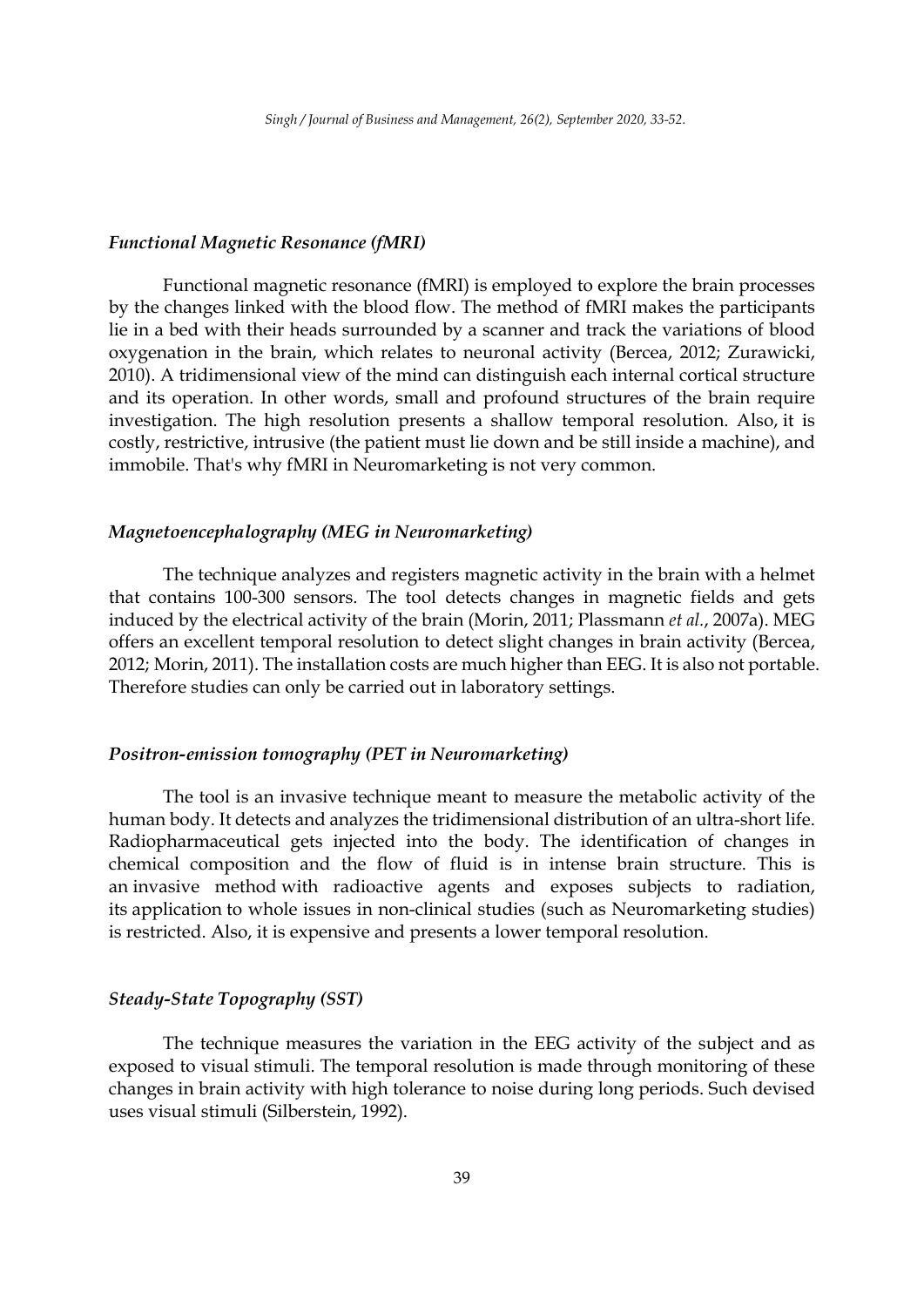### *Electrocardiogram (ECG)*

The technique measures the electrical activity of the heart. The sensors get placed in the skin. The ECG enables information to be collected in real-time on the emotional state of participants in response to marketing stimuli. The technique is affordable and convenient.

### *Galvanic Skin Response (GSR)*

The technology that evaluates the galvanic response (GSR) or minor changes in skin perspiration is called a galvanometer. The skin is a better electrical conductor when there is an increase in the activity of the endocrine glands. The response is a result of exposure to a marketing stimulus (Ohme *et al.*, 2011; Venkatraman *et al.*, 2014).

The popular technologies used in Neuromarketing research include sensors like galvanometer or GSR and an ECG. Also, participants present a high acceptance of the technology. The tools enable in measuring the activation of emotions in a specific interval and rotate between a state of calmness and a state of excitement (emotional activation). The stimulus leads to an immediate increase in emotional activation (psychological impact).

# *Eye Tracking*

The measurement of brain activity becomes complex, but eye-tracking studies the mental behavior of the Consumer. The stimuli make the changes in the subject's pupil dilation. Laubrock *et al.* (2007) studies on eye-tracking and helps in the measurement of the attention focus. Zurawicki (2010) explores the two types of eye movements, namely fixations and saccades. The eye movement is obsession is when the eye movement is fixed to one position, and saccade is switching of eyes. The scan path is the sequence of fixations and saccades, and they enable the visual perception analysis, mental intent, and interest.

O'Connel *et al.* (2011) confirm that the accuracy in eye-tracking is more than the self-report. The study of Zurawicki (2010) leads to findings that eye tracking can be employed in marketing stimuli and human-machine interactions research. The evaluation of website design and browsing structure can also be made. O'Connel *et al.* (2011) claim that eye tracking can be useful in advertisements development and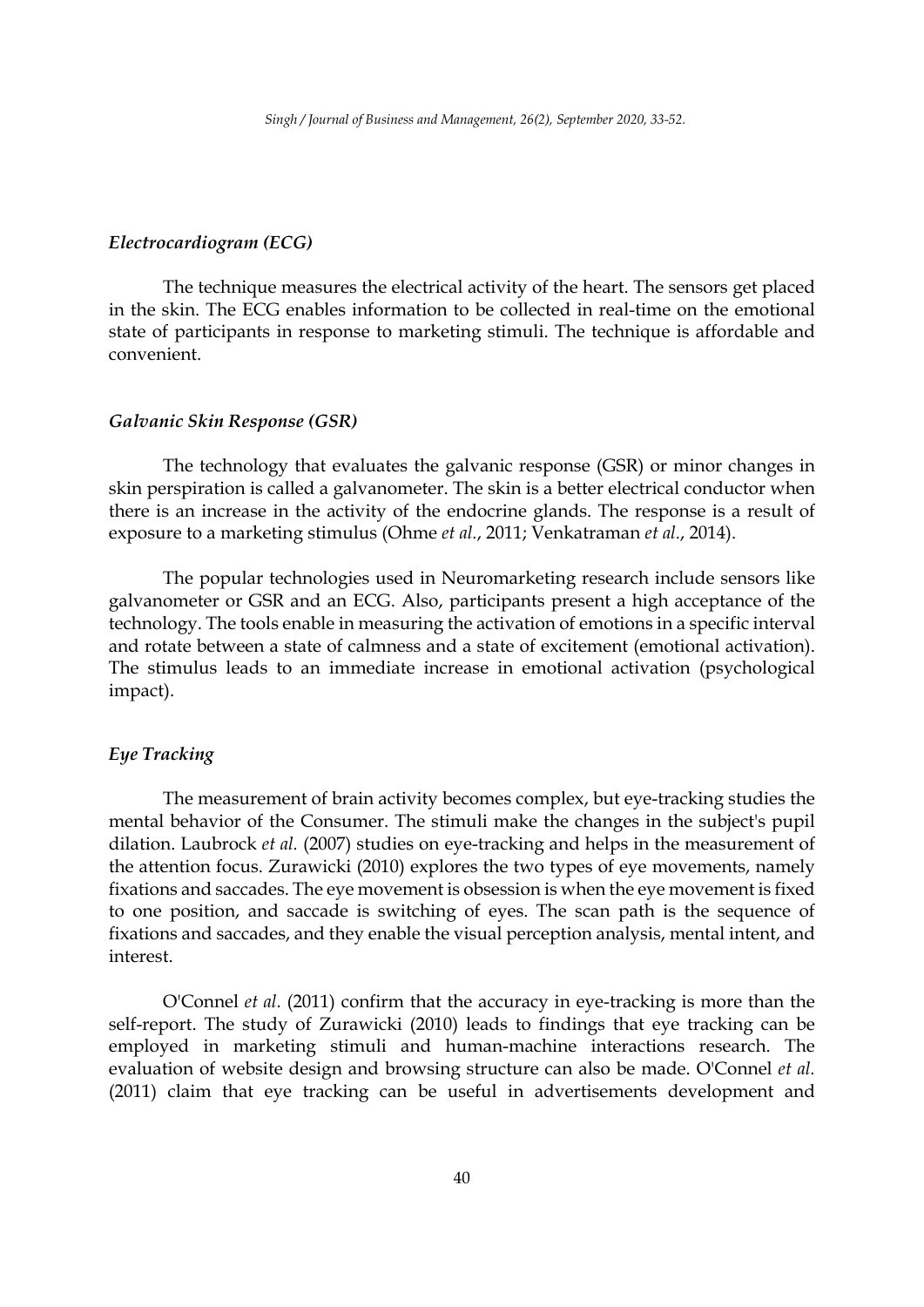assessment, concept testing, logo and package design, online usability, and micro-site development or in-store marketing.

The value of a strong understanding of the display elements provides the retailers in the creation of more effective and efficient display signage content. The product information features more visibly than the price (Huddleston *et al.*, 2015). A complete eye tracker system includes software that easily allows producing visualizations of eyetracking data. The most used displays are Heat Map and Gaze Plot that highlight where the person looked. This visualization is the eye candy of eye-tracking. These studies are applied in marketing studies to understand consumer visual attention behavior. A stationary eye-tracker is commonly used in controlled or laboratory settings.

Eye-tracker glasses involve the gaze pattern in real surroundings with the lenses that include an infrared camera. Eye-trackers in VR glasses are a new technique that brings real-life situations to the lab by immersing the participant in virtual surroundings. Eye-tracking via webcams uses a webcam and an inexpensive and non-intrusive device. The full forms of eye tracking are in visual fixation, search, eye movement patterns, spatial resolution, excitement, attention, pupil dilation, Testing websites, and userinterface effectiveness.

The further applications are in testing packaging design, testing advertisements and video materials, testing prints and images design, testing how the consumer filters information, determining the hierarchy of perceptions of stimulus material. The retail can make use of eye-tracking for testing shelf layout, testing in-store reactions, and testing product placement.

### *Facial Expression Analysis*

It is a technique used to measure facial expressions that have the advantage of not requiring the sensors. Facial image analysis is a powerful method to convey emotions. They provide insights that vary with emotional valence. According to the famous psychologist and American researcher, Paul Ekman (1997), it is possible to identify through micro facial expressions, seven fundamental or universal emotions. So, accordingly, these emotions maybe 1. Surprise; 2. Sadness. 3. Anger; 4. Fear; 5. Happiness/joy; 6. Disgust; 7. Contempt.

To detect people's emotions through the movement of facial muscles, a company - supported on the study of micro-expressions - made available in the market software that excellently executes this procedure. Facial coding measures and includes the voluntary and involuntary movements of facial muscles, but does not use sensors. The technique is an indirect measurement technology, and the electrical response measurement produced by muscle contraction is not possible. A camera is responsible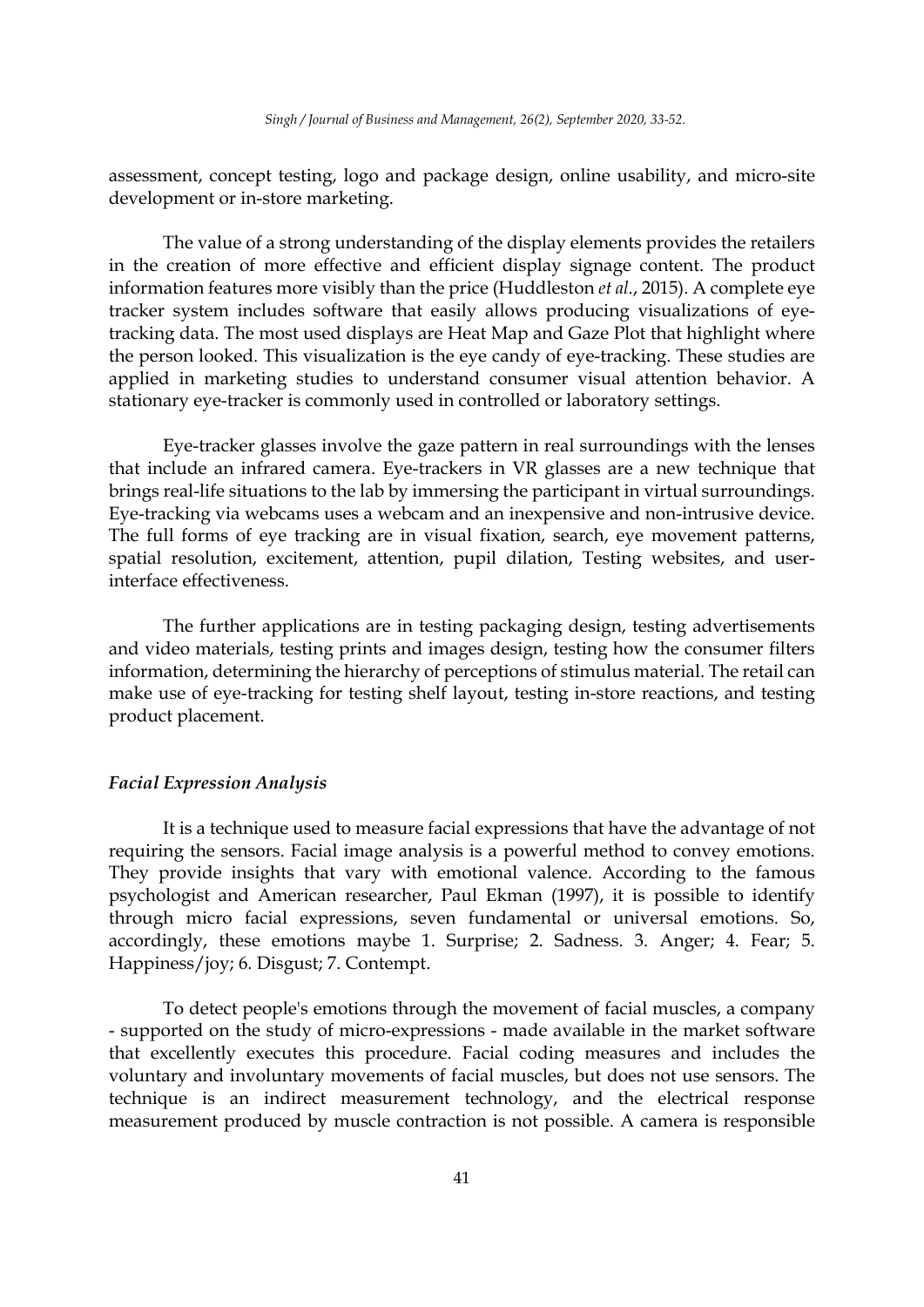for recording the micro facial expressions linked with specific emotional and cognitive states, while participants get exposed to stimuli. The most significant advantage of emotion measurement is that it is an inexpensive and portable technology, and webcam leads to analysis.

### *Ethics in Neuromarketing Research*

As in the last ten years, the evolution of Neuromarketing lead to controversial issues in terms of ethics; the next decade will be decisive in these concerns. There is still much to examine on understanding human decisions, emotions, reasoning, and moral. The Neuromarketing studies should bring stability and standardization in research. Literature reveals that Neuromarketing has often been disregarded by some, in terms of ethics. Neuroethics involve the nature of the tools it uses and the problems it seeks to apply (Levy, 2008).

Its interest ensures that the subjects don't do anything against their will or affecting them physically and also in censoring the use of the information retrieved in unethical or illegal purposes. Ethical issues are like a barrier in the development of Neuromarketing, but they are regulatory mechanisms for the progress of the field.

There is a prime potential benefit of Neuroethics in Neuromarketing and the reason societies and organizations in neuroscience use it. Of course, ethics needs also to be delineated between its limitations and risks. The conditions for consideration are namely responsibility towards subjects participating in studies, responsibility towards consumers, responsibility concerning researchers. Also, Neuromarketing research could serve the society and the environment, promoting a healthy life for the individuals and society and helping consumers find what they want.

The field lies at the intersection of neuroeconomics, neuroscience, consumer neuroscience, and cognitive psychology.

*Does advertising bring happiness to the Consumer's mind? Do online retailers use content to improve customer engagement?* 

### **The rationale of the study**

The literature review depicts the gaps in the study of the Neuromarketing application's impact on consumers. The literature states that the online retailing environment is influenced by marketing inputs, which as a result, impact the customer response. This work has laid the foundation of detailed research on the consumer response to the advertising input of online retailers. The principles of online marketing can deliver better customer value and retention (Bhattacharya, 2019).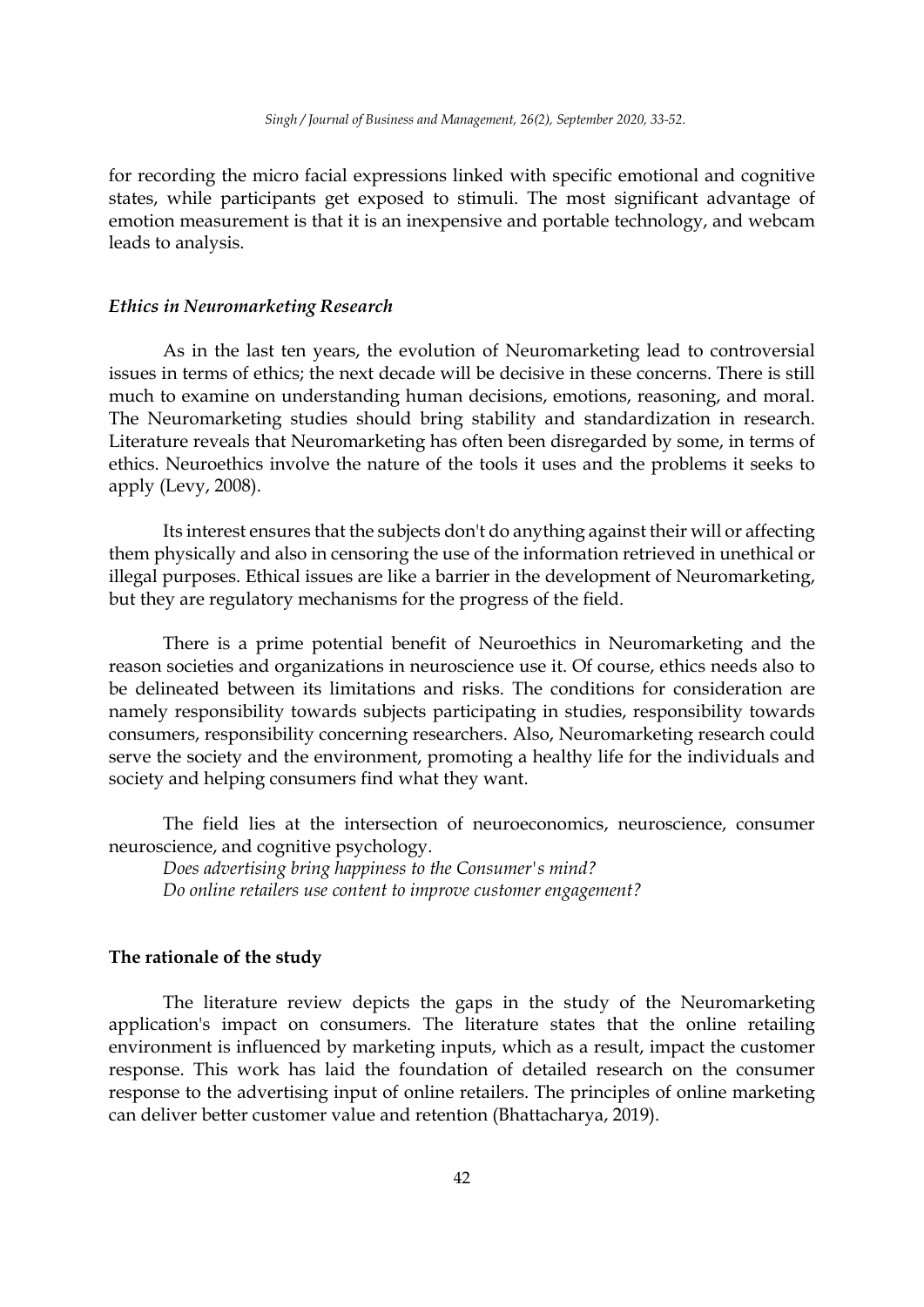# **Research Objectives**

The study proposed to research the impact of advertising inputs on consumer minds in online retailing. The further aim is to examine the role of gaze points, fixation counts, heat maps, and emotions of consumers in response to the stimulus or advertising campaigns.



**Figure 2:** Conceptual Framework of Neuromarketing and advertising in online retailing

Regarding the problem, it is possible to combine discovered findings of previous research and compress the experiences and outcomes of other researchers. The limitation of further studies is not taking place in Neuromarketing as it requires tremendous time and cost exposure. The various images have been taken from the online retailing for explaining the use of Neuromarketing. Figure 2 represents the conceptual framework of this study.

# **Methodology**

The sample size was 25. The empirical research model is based on experimental research. The 11 stimuli and 25 participants led to the development of instruments after taking their consent. Four demographic questions were part of the tool. The study followed the guidelines for ethical aspects like rightful incentives, block hidden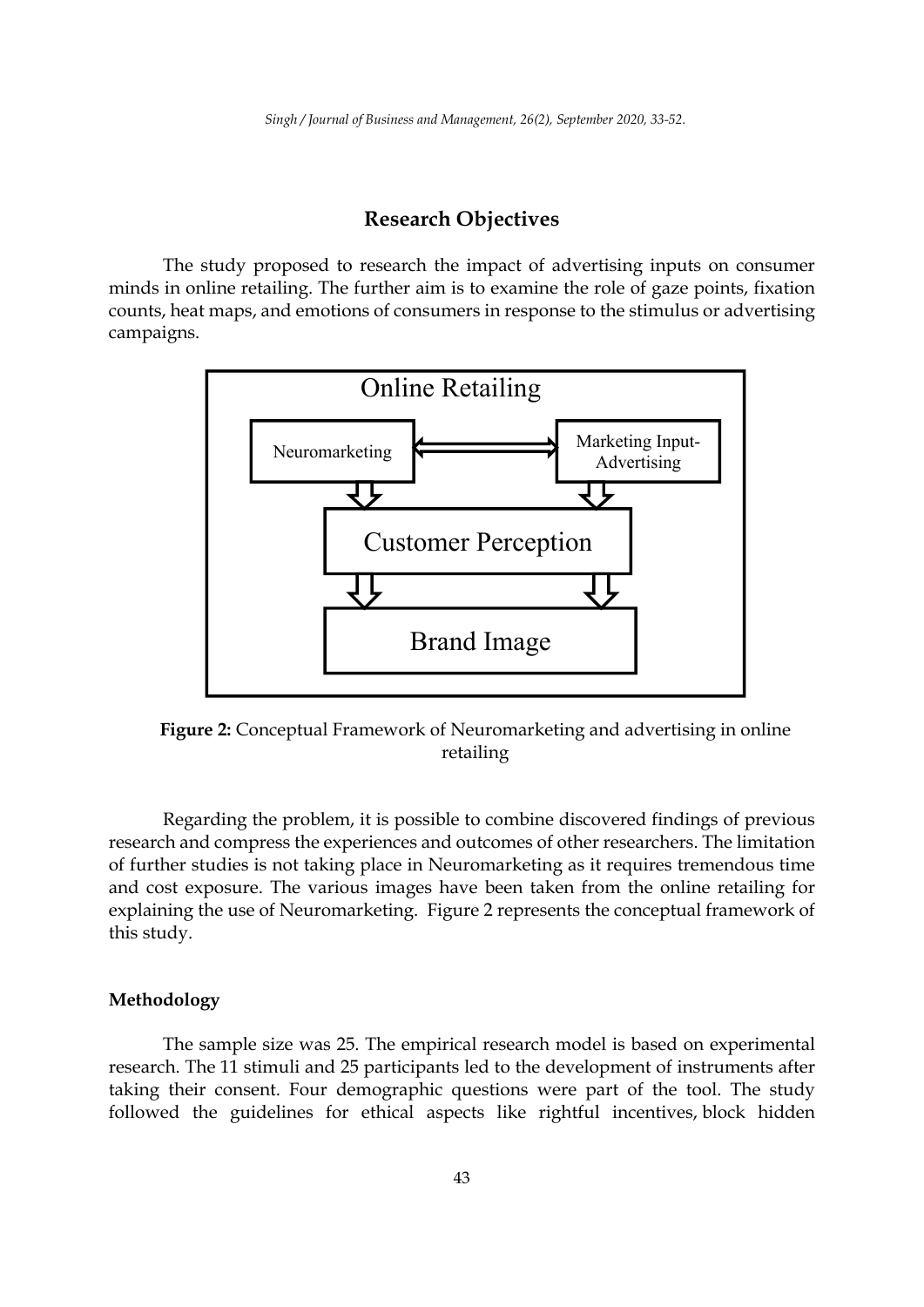marketing, protection and participation of vulnerable groups, debriefing of participants, disclosure of tools/measurement scales, and accurate communication of the result (Hensel *et al.*, 2016).

They were exposed to the stimuli (5 men and 20 women), all MBA students, and aged between 18 and 60 years being online consumers. The data collection was made through the Eye Tracking device, which was meant to decide on the data. The data collection and analysis tools used for the project are Eye tracking, mouse tracking, and emotion measurement. Classification of the emotional state helps to understand how the subject feels and what he experiences in a specific situation. Rating of the emotional state is applicable for various areas of our life from Neuromarketing, through the retail industry (determining how emotions affect the selection of product and buying behavior).

### **Tools for Data Collection**

The selection of Top online retailers was from China, India, and Taiwan. According to previous researches, small sample sizes are appropriate if the actual effects are genuinely significant enough to be reliably observed in such samples in case of the studies of Neuromarketing. There was the use of Auditory and visual stimuli. The exposure of 11 stimuli with 25 subjects obtained internal validity. The Participants were also be asked before scanning if they take medication or have brain injuries in order not to bias the data.

#### **Data Analysis**

The Eye Tracking devices measure and collect data on the visualization of specific stimuli. Heat or attention maps show the number of fixations participants made in a particular part of the image. Moreover, heat maps are indicators of a participant's focus, with red labeled areas suggest a high number of gaze points followed by yellow and green. On a heat map, the red color denotes the highest number of fixations or the longest time, and green means the least, with varying levels in between. An area with no shade on a heat map shows that the participants did not fixate on that particular area of the stimuli. Visualization can be used only for analyzing data from neuro lab tests. The displays which are applied include Gaze Plot, Heat Map, Opacity Image, and Areas of Interest, Bee Swarm Video, Heat Map Video.

Figure 3 demonstrates the product shelves' fixation data of online retailers. The analysis shows that the count of product shelves eye fixation is highest in Aliexpress (88%). The second highest fixation count is of Alibaba (72%). The third highest fixation count is of other online retailers, namely Amazon, PChome, Flipkart, and Books.com.tw.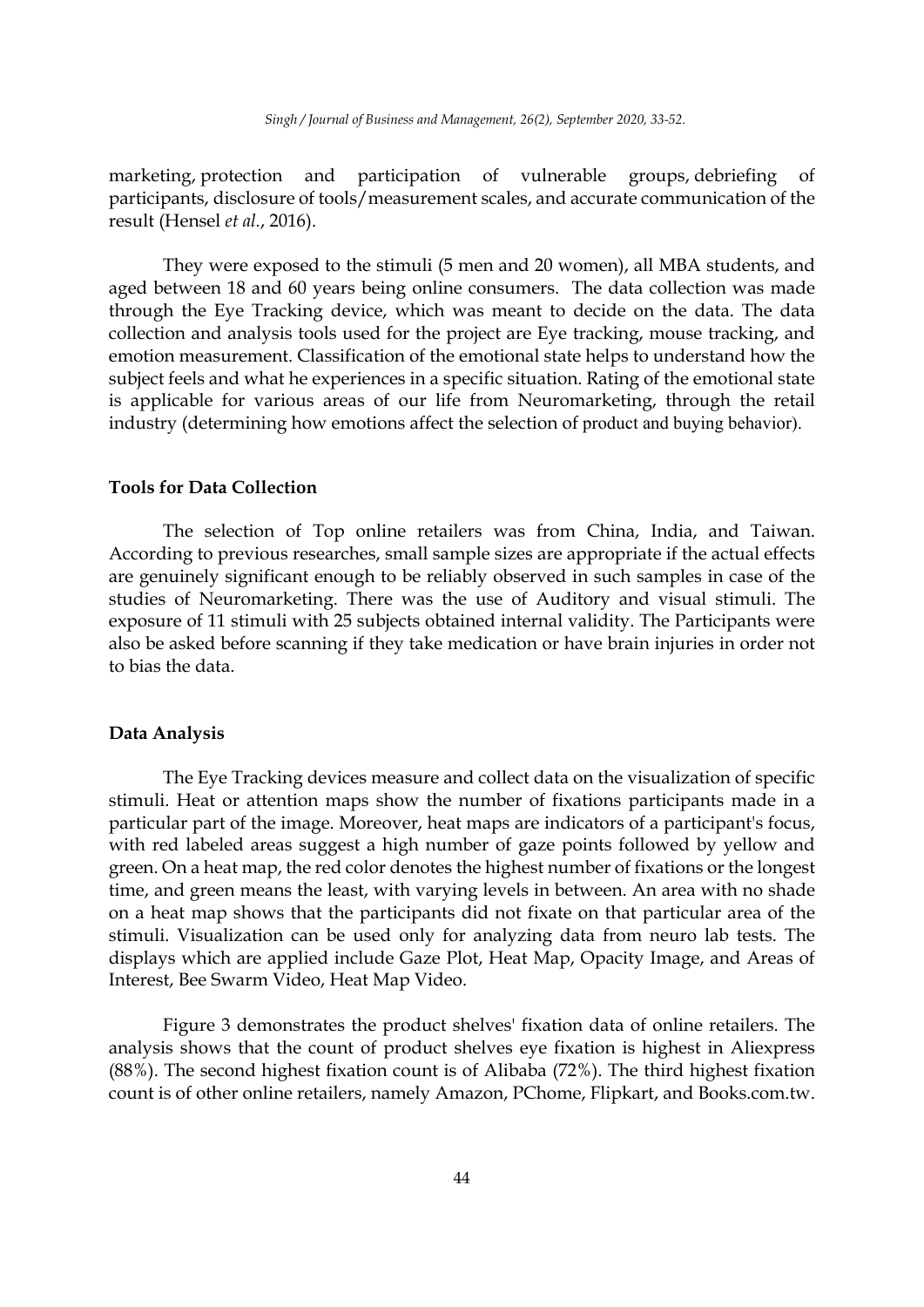The eye-tracking tool has hundreds of metrics; the most used for analysis are fixation duration, dwell time, and several obsessions.



**Figure 3:** Product Shelves Fixation Data (Prepared by the author)

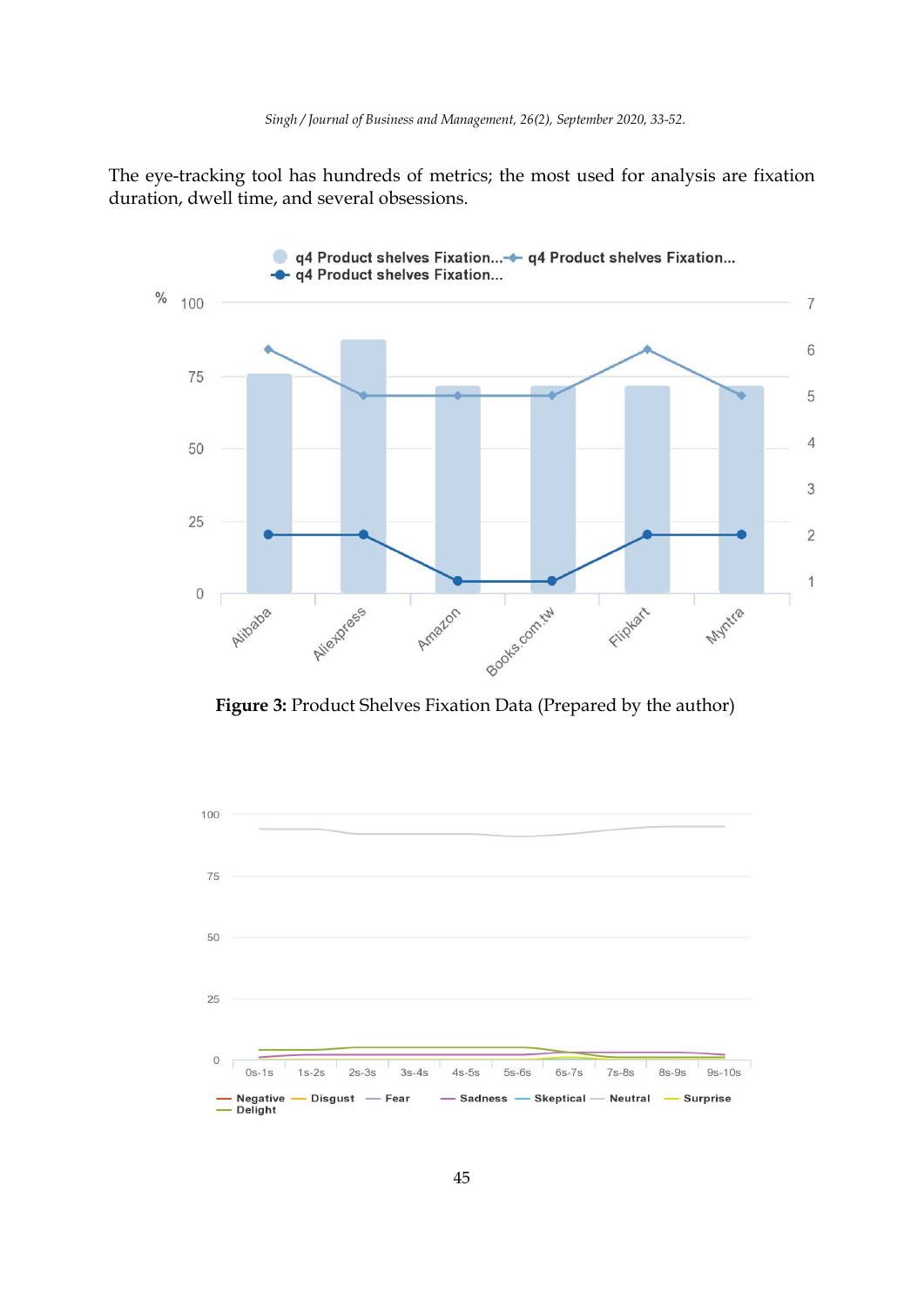*Singh / Journal of Business and Management, 26(2), September 2020, 33-52.* 

# **Figure 4:** Product Shelves Emotions (Prepared by the author)

Figure 4 represents the emotions created in the face of customers while looking at the product shelves. The emotion attributions stimulated the prefrontal and anterior temporal areas in prior studies (Spunt, Ellsworth, & Adolphs, 2017). The earlier studies indicate the display of fewer emotions owing to the less time the participant spent looking at the shelves. Where there was a more extended time spent, there was also increasing physical interaction with the product and a more magnificent display of mostly negative emotion (Spanjaard & Freeman, 2012).

The customers show the delight in feelings, but the shelves become disengaged gradually, so the online retailers need to plan a more engaging process. The percentage of emotions while looking at product shelves is namely 27% delight and 73% neutral. The enjoyment gradually converted into sadness. A period of neutrality must also be considered in the analysis, since this state reveals, in potential, the absence of an emotional process, when facing a stimulus (Peruzzo, 2013).



**Figure 5:** Heat Map of Product Shelves (Prepared by the author)

The red labeled field in Figure 5 indicates the highest gaze points, followed by yellow and green. The heat map of product shelves shows the high, medium, and weak gaze points of respondents on the product shelves of online retailers. The shelves display of online retailers needs to attract and engage customers as the conversion depends on them. The figure states the central top position more engaging, so the shelf display must include the location for essential items.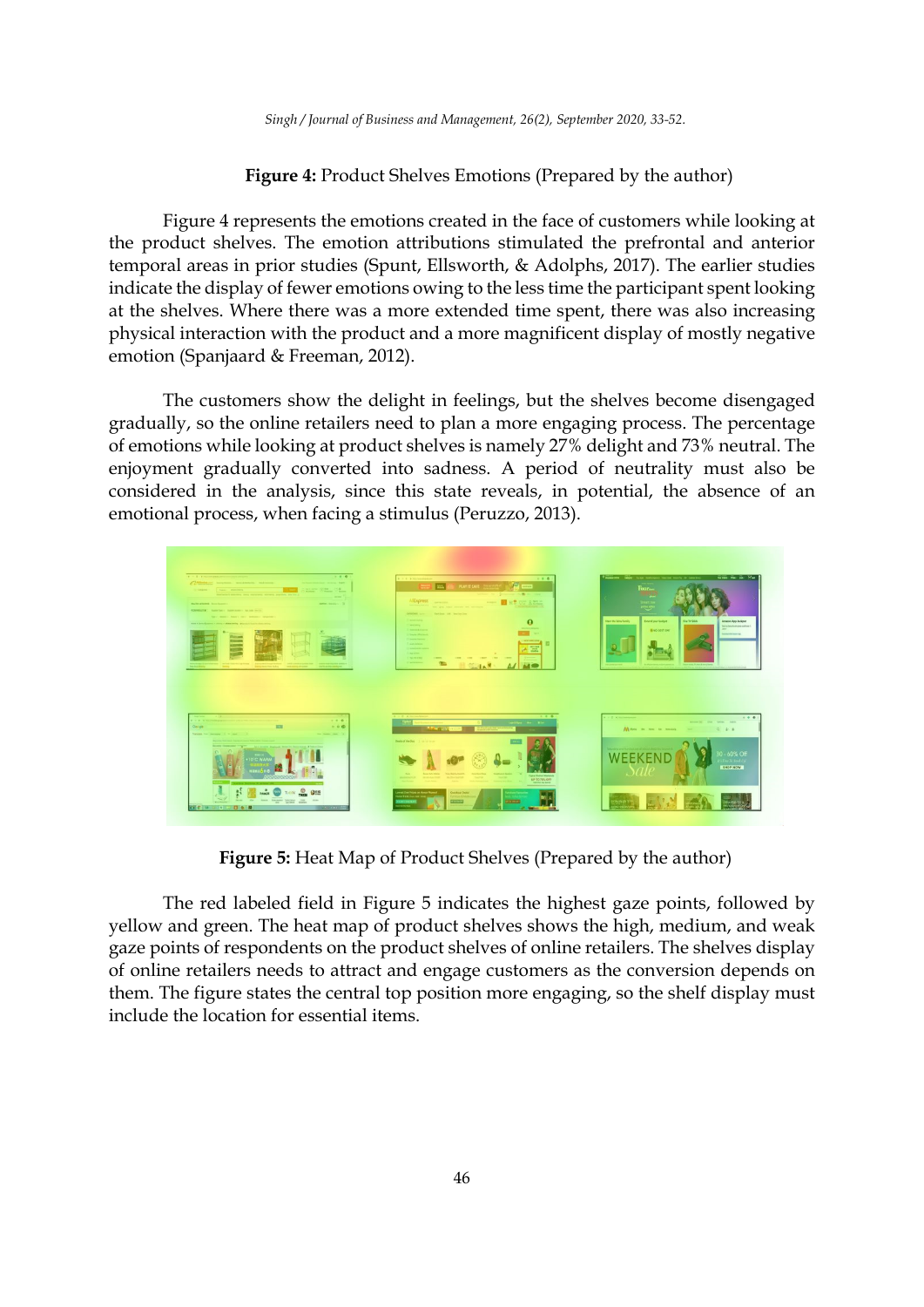*Singh / Journal of Business and Management, 26(2), September 2020, 33-52.* 



**Figure 6:** Product Shelves Emotions Timeline (Prepared by the author)

Figure 6 states that the emotions have shown sadness as 2%, and delight as1%, and neutral is 95%. It means the shelves of online retailers are not engaging. Moreover, Figure 7 shows the screenshots of the intensity of customers' gazes on the online retailer's product shelves. The central position in a website displays the maximum attention, so the retailers must place their attractive offers at the center. The gaze plot in Figure 7 also displays that all respondents' gaze points are at the center top position.



**Figure 7:** Product Shelves Gaze Plot (prepared by the author)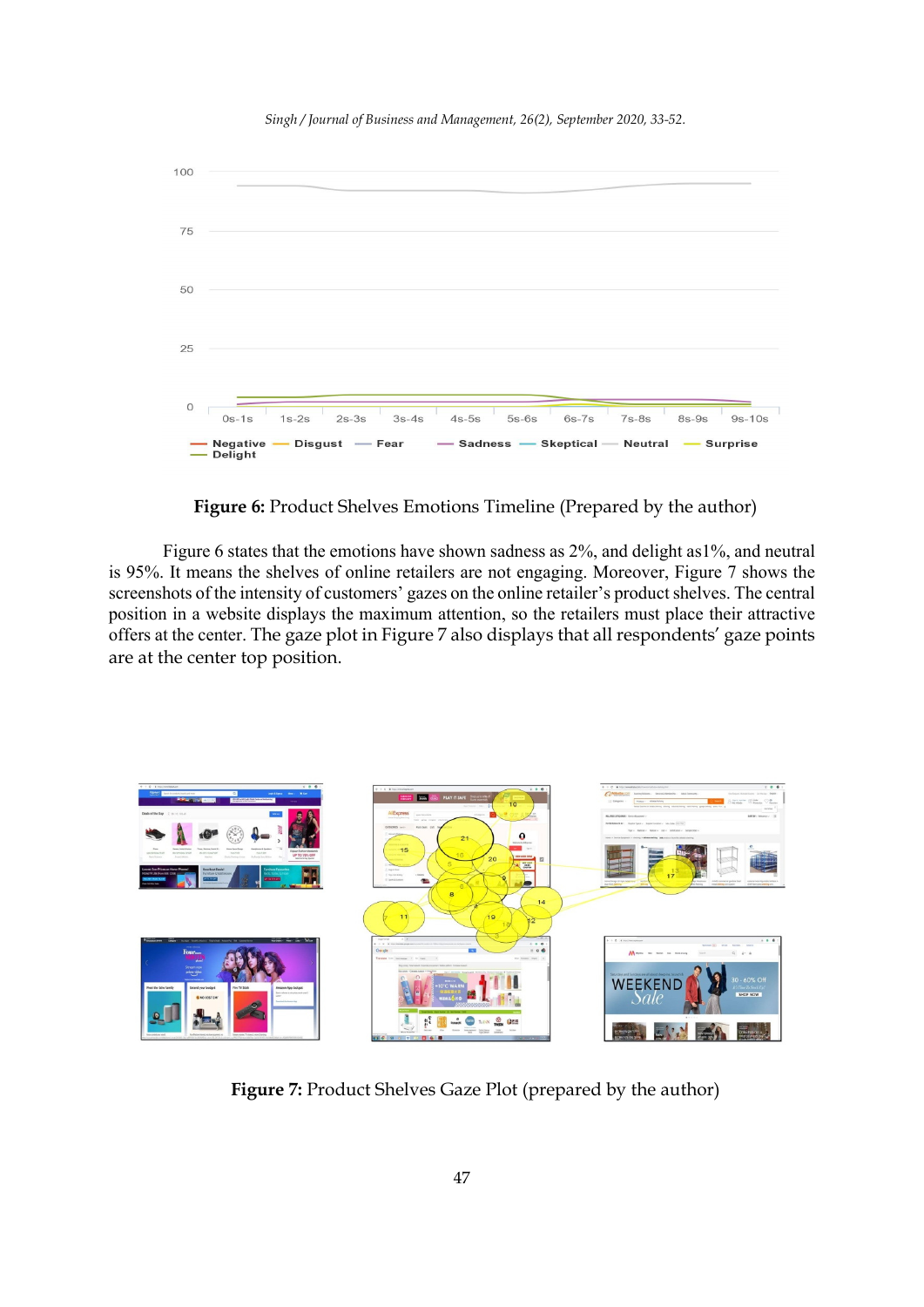# **Discussion**

The study indicates that the insights for the advertisement improvement are necessary for influencing the consumer. The engagement of customers in online retailing is essential. The gaze points dictate the importance of using the specific portion of the product shelves for improving the participation of the customers. The study examines the impact of Neuromarketing applications on consumers. The quality of the advertisement is measured by the number of fixations and gaze points by the customers. The paper found variations in the gaze points, fixation counts, heat maps, and emotions of consumers in explaining the impact of Neuromarketing tools on consumer response in online retailing.

# **Conclusion**

The qualitative research technique Neuromarketing provides multiple benefits as compared to traditional marketing approaches, as cited by previous researchers. The Neuromarketing is a discipline that implies the value addition in the research of Marketing and leads the companies to use the result-oriented marketing inputs. The development of Neuromarketing as a scientific principle contributes to higher quality and a better understanding of consumers. The study provides insight into Neuromarketing applications in the advertising on consumers in online retailing. The study may enable the researchers to extend the study on the impact of Neuromarketing on consumer attitude. The study reveals that improved customer perception and brand image growth are the necessary prerequisites for a successful marketer.

#### **Limitations**

The tools used in the study have the minimum value, and the budgetary constraint could not make the study on other marketing inputs possible like EEG. The tools like EEG and fMRI is an expensive tool and can help in understanding the other marketing inputs viz product, pricing, and distribution.

### **Managerial Implications**

The study on the impact of Neuromarketing may enable consumers and marketers to notice the underlying differences in profit. The study allows for online retailers to utilize Neuromarketing insights for effective advertising. The online retailers require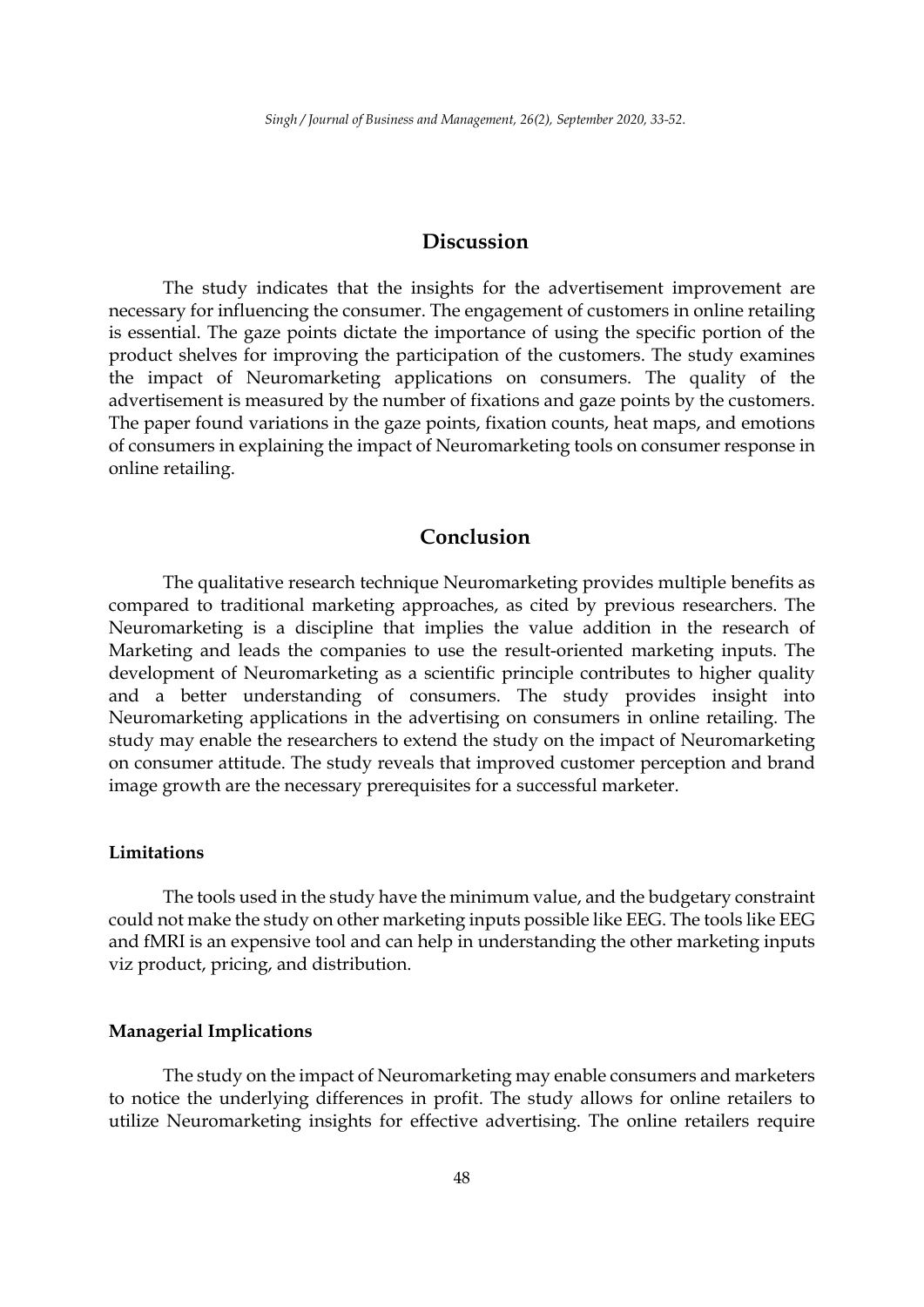introspection in their advertising to increase the overall revenue. Advertising is the technique to persuade the customers in an impactful manner, and such insights can make the marketers take a proactive understanding of the content and visual elements to be employed in the advertising.

### **Acknowledgment**

The author received funding from the Sheth Foundation for the research and publication of the article.

# **References**

- Bercia M.D. (2012). Quantitative versus qualitative in neuromarketing research. *Munich Personal RePEc Archive.* https://mpra.ub.uni-muenchen.de/44134/ (Accessed on July 30, 2020).
- Bhattacharya, S., & Anand, V. (2019). What makes the Indian youths to engage with online retail brands: an empirical study. *Global Business Review*, 1-23.
- Donoghue, J. (2015). Neurotechnology. In G. Marcus, J. Freeman (Eds.). *The Future Of The Brain: Essays By The World's Leading Neuroscientists* (pp. 219-233). Princeton, NJ: Princeton University Press.
- Ekman P., & Keltner, D. (1997). Universal facial expressions of emotion: An old controversy and new findings. In U.C. Segerstrale, P. Molnar (Eds.) *Nonverbal Communication: Where Nature Meets Culture* (pp.27-46). Mahwah, NJ: Lawrence Erlbaum Associates, Inc.
- Falk, E.B., Berkman, E. T., & Lieberman, M. D. (2012). Effects from neural responses to population behavior: neural focus group predicts population-level media. *Psychological Science, 23*(5), 439-445.
- Huddleston, P., Behe, B.K., Minahan, S., & Fernandez, R. T. (2015). Seeking attention: an eye-tracking study of in-store merchandise displays. *International Journal of Retail and Distribution Management, 43*(6), 561-574.
- Huettel, S.A., Song, A.W., & McCarthy, G. (2009). *Functional Magnetic Resonance Imaging*. Sunderland, MA: Sinauer Associates.
- Kohli, A.K. (2017). Market orientation in a digital world. *Global business review*, *18*(3), 203- 205.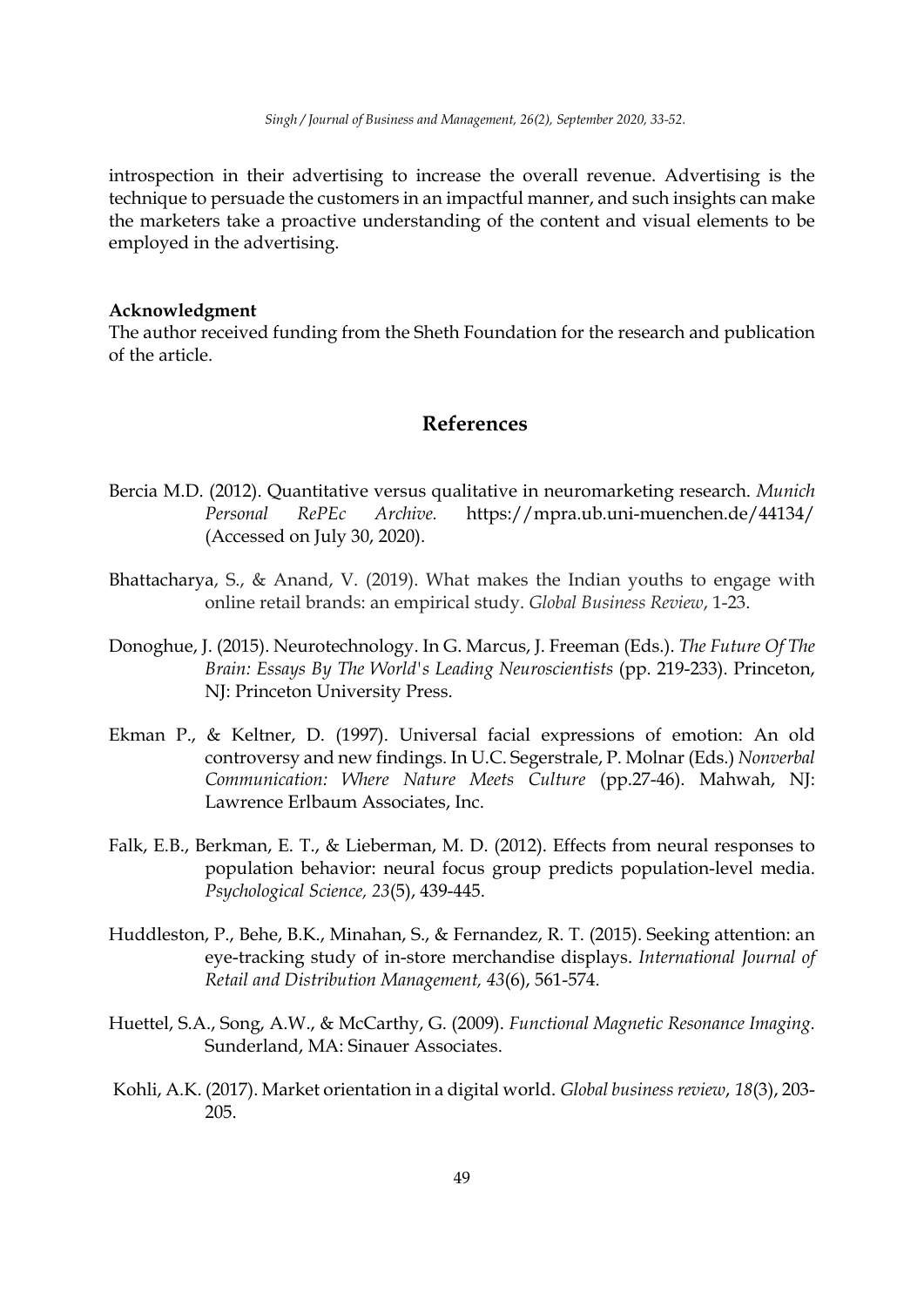- Laubrock, J., Engbert, R., Rolfs, M., & Kliegl, R. (2007). Microsaccades are an index of covert attention: Commentary on Horowitz, Fine, Fencsik, Jurgenson, and Wolfe. *Psychological Science*, *18*, 364-366.
- Levy, N. (2008). Introducing neuroethics, *Neuroethics*, *1*, 1-8.
- Levallois, C., Smidts, A., & Wouters, P. (2019). The emergence of neuromarketing investigated through online public communications (2002–2008). *Business History*, 1-40. doi: 10.1080/00076791.2019.1579194
- Morin, C. (2011). Neuromarketing: The New Science of Consumer Behavior. *Society*, *48*, 131-135.
- Marci, C.D. (2008). Minding the gap: the evolving relationships between affective neuroscience and advertising research. *International Journal of Advertising*, *27*(3), 473-475.
- Nyoni, T., & Bonga, W. G. (2017). Neuromarketing: No brain, no gain!. *Dynamic Research Journals' Journal of Economics and Finance*, 2(2), 17-29.
- Ohme, R., & Matukin, M. (2012). A small frog that makes a big difference: brain wave testing of TV advertisements. *IEEE Pulse, 3*(3), 28-33.
- O'Connell, B., Walden, S., & Pohlmann, A. (2011). Marketing and neuroscience: What drives customer decisions? White Paper, American Marketing Association.
- Peruzzo, M. (2013), As três mentes do Neuromarketing. Curitiba: Ipdois Books.
- Plassmann, H., Venkatraman, V., Huettel, S., & Yoon, C. (2015). Consumer neuroscience: applications, challenges, and possible solutions. *Journal of Marketing Research*, *52*(4), 427-435.
- Pradeep, A. (2010). *The Buying Brain: Secrets for Selling to the Subconscious Mind*. Hoboken, NJ: Wiley & Sons Inc.
- Plassmann, H., Ambler, T., Braeutigam, S., & Kenning, P. (2007). What can advertisers learn from neuroscience? *International Journal of Advertising*, *26* (2), 151-175.
- Salati, A.Y., Nille, N., Joshi, M. (2018). Neuromarketing Luring Rural Customers, *International Journal for Research in Engineering Application & Management*, Special Issue - ICSGUPSTM 2018, 212-215. doi: 10.18231/2454-9150.2018.0243.
- Silberstein, S. D. (1992). Evaluation and emergency treatment of headache. *The Journal of Head and Face Pain*, *32*(8), 396-407.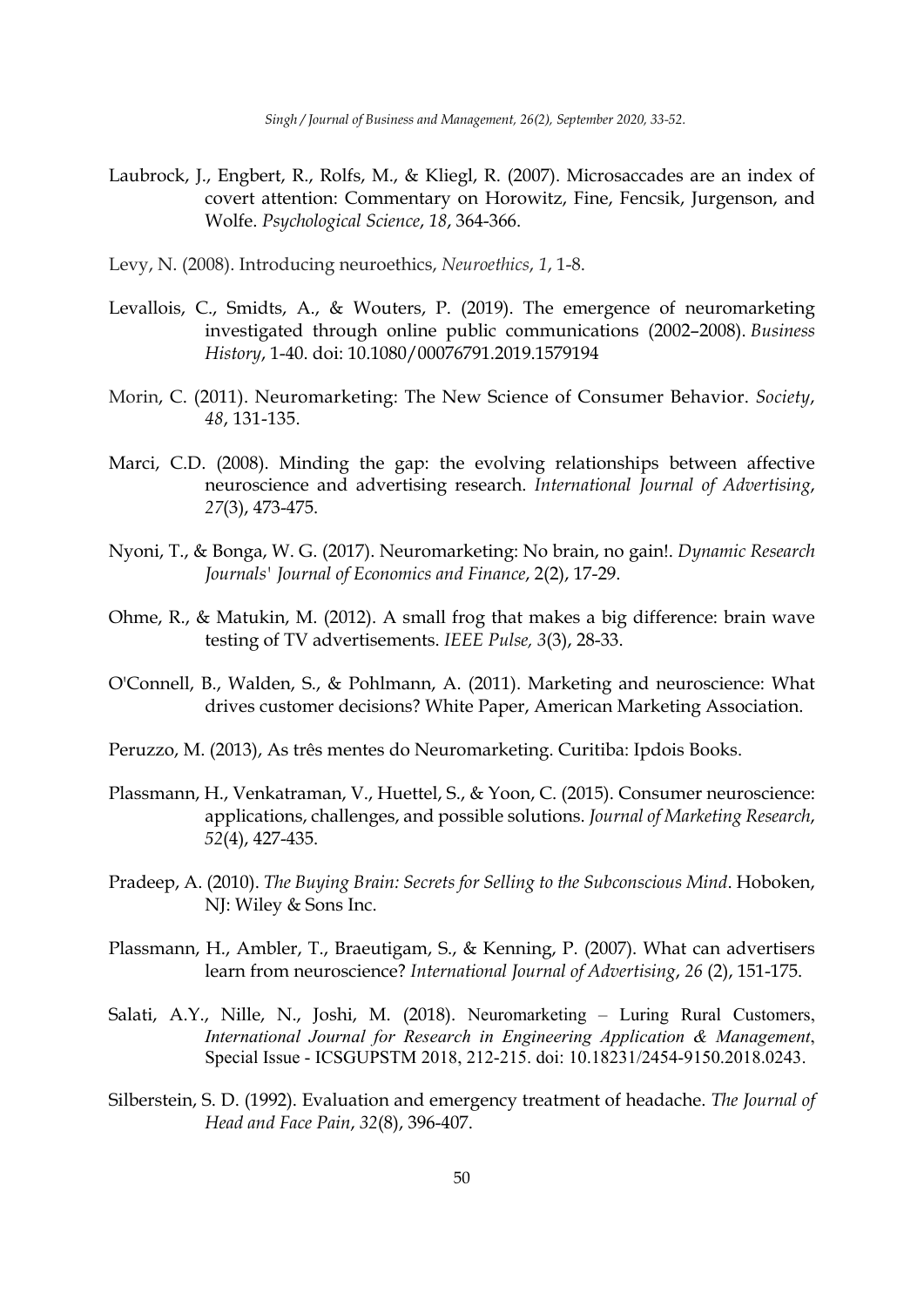*Singh / Journal of Business and Management, 26(2), September 2020, 33-52.* 

- Shiv, B., & Yoon, C. (2012). Integrating neurophysiological and psychological approaches: towards the advancement of brand insights. *Journal of Consumer Psychology*, *22*(1), 3-6.
- Spanjaard, D., & Freeman, L. (2012). The hidden agenda: emotions in grocery shopping. *International Review of Retail, Distribution, and Consumer Research*, *22*(5), 439- 457.
- Selena, N. (2017). Neuromarketing and the "poor in world" consumer: how the animalization of thinking underpins contemporary market research discourses. *Consumption Markets & Culture*, *20*(1), 59-80.
- Spunt, R.P., Ellsworth, E., & Adolphs, R. (2017). The neural basis of understanding the expression of the emotions in man and animals. *Social Cognitive and Affective Neuroscience*, *12*(1), 95-105.
- Tusche, A., Stefan, B., & John-Dylan, H. (2010). Neural responses to unattended products predict later consumer choices. *Journal of Neuroscience*, *30*(23), 8024-8031.
- Venkatraman, V., Dimoka, A., Pavlou, P., Vo, K., Hampton, W., Bollinger, B., Hershfield, H., Ishihara, M. & Winer, R. (2014). Predicting advertising success beyond traditional measures: new insights from neurophysiological methods and market response modeling. *Journal of Marketing Research*, *52*, 436-452.
- Zurawicki L. (2010). *Neuromarketing, Exploring the Brain of the Consumer*. Berlin, Germany: Springer.